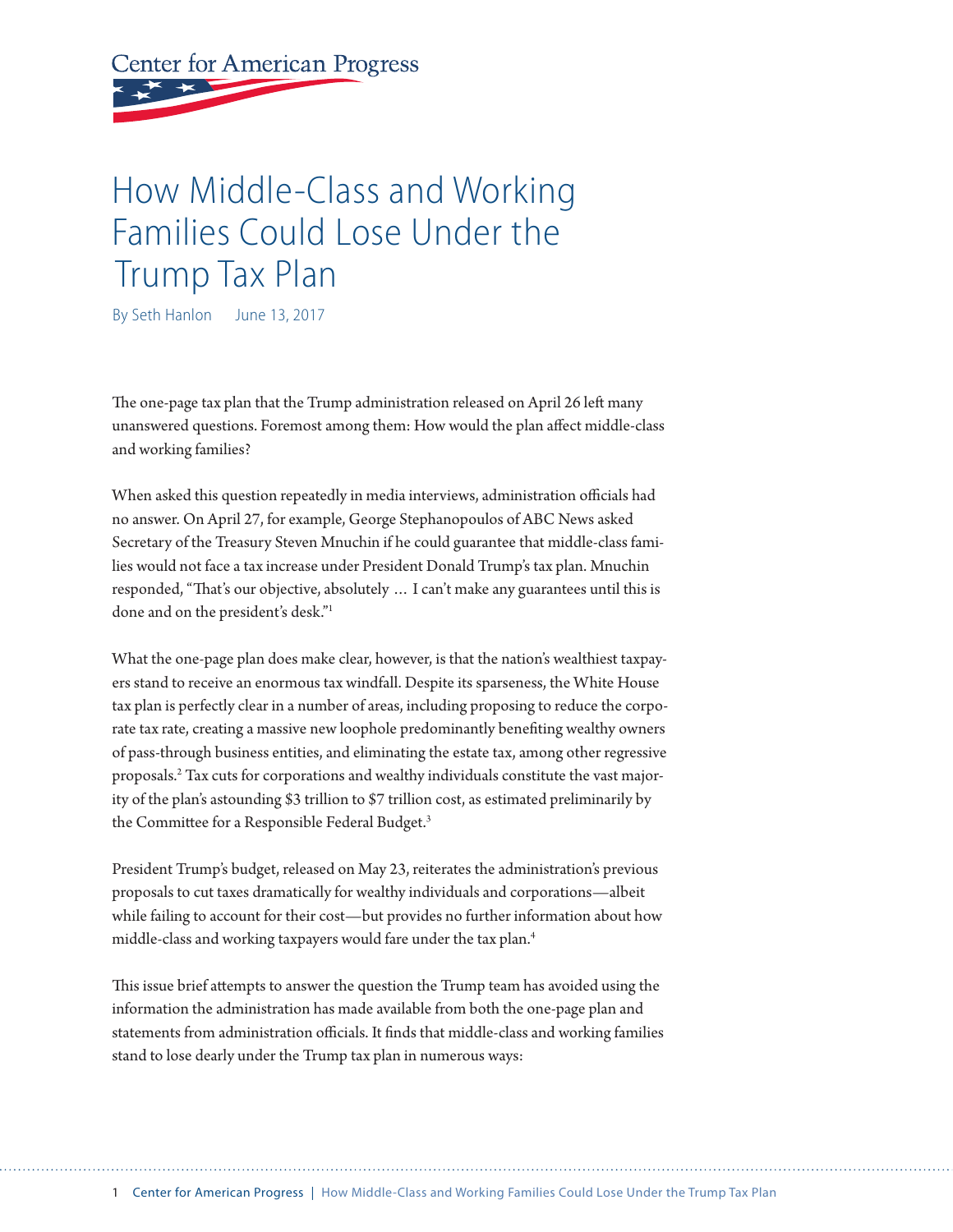- Many middle-class and working families would see tax hikes under the parameters the administration has laid out, even as the plan drastically reduces revenue.
- Many more families could lose under hidden parts of the plan, which the administration has yet to make public.
- The Trump tax plan's massive tax cuts for the rich would threaten investments and programs that serve middle-class and working families, including Medicare, Medicaid, and Social Security.

## Summary of the Trump tax plan

Table 1 summarizes the specifed proposals in the Trump tax plan and their estimated revenue cost.

### **TABLE 1 Summary of Trump's tax plan**

Specified elements of President Trump's tax plan from April 26, 2017, with estimated fiscal costs over 10 years

| <b>Corporate and business</b><br>tax proposals | Reduce corporate income tax rate from 35<br>percent to 15 percent.                                                                                                                                                                             | \$2.2 trillion      |
|------------------------------------------------|------------------------------------------------------------------------------------------------------------------------------------------------------------------------------------------------------------------------------------------------|---------------------|
|                                                | Reduce top rate on income from pass-through<br>businesses—such as S corporations, partnerships,<br>and LLCs-to 15 percent.                                                                                                                     | \$1.5 trillion      |
|                                                | Move to a territorial tax system in which U.S.<br>multinationals pay no tax on foreign earnings.<br>Tax the existing stock of overseas earnings at a<br>special low rate (not specified).                                                      | No estimated cost*  |
| Individual tax proposals                       | Repeal most deductions except those for<br>mortgage interest, charitable giving, and<br>retirement savings.                                                                                                                                    | Raises \$2 trillion |
|                                                | Collapse current rate structure with brackets<br>ranging from 10 percent to 39.6 percent into<br>three brackets of 10 percent, 25 percent, and 35<br>percent. The plan does not specify what levels of<br>income the new rates would apply to. | \$1.5 trillion      |
|                                                | Raise the standard deduction to \$12,000 for<br>singles and \$24,000 for couples.**                                                                                                                                                            | \$1.5 trillion      |
|                                                | Repeal the individual alternative minimum<br>tax (AMT), which ensures that upper-income<br>individuals pay at least a minimum level of tax.                                                                                                    | \$0.4 trillion      |
|                                                | Repeal the Net Investment Income Tax, a 3.8<br>percent surcharge on investment income of<br>high-income individuals enacted in the<br>Affordable Care Act.                                                                                     | \$0.2 trillion      |

*continues*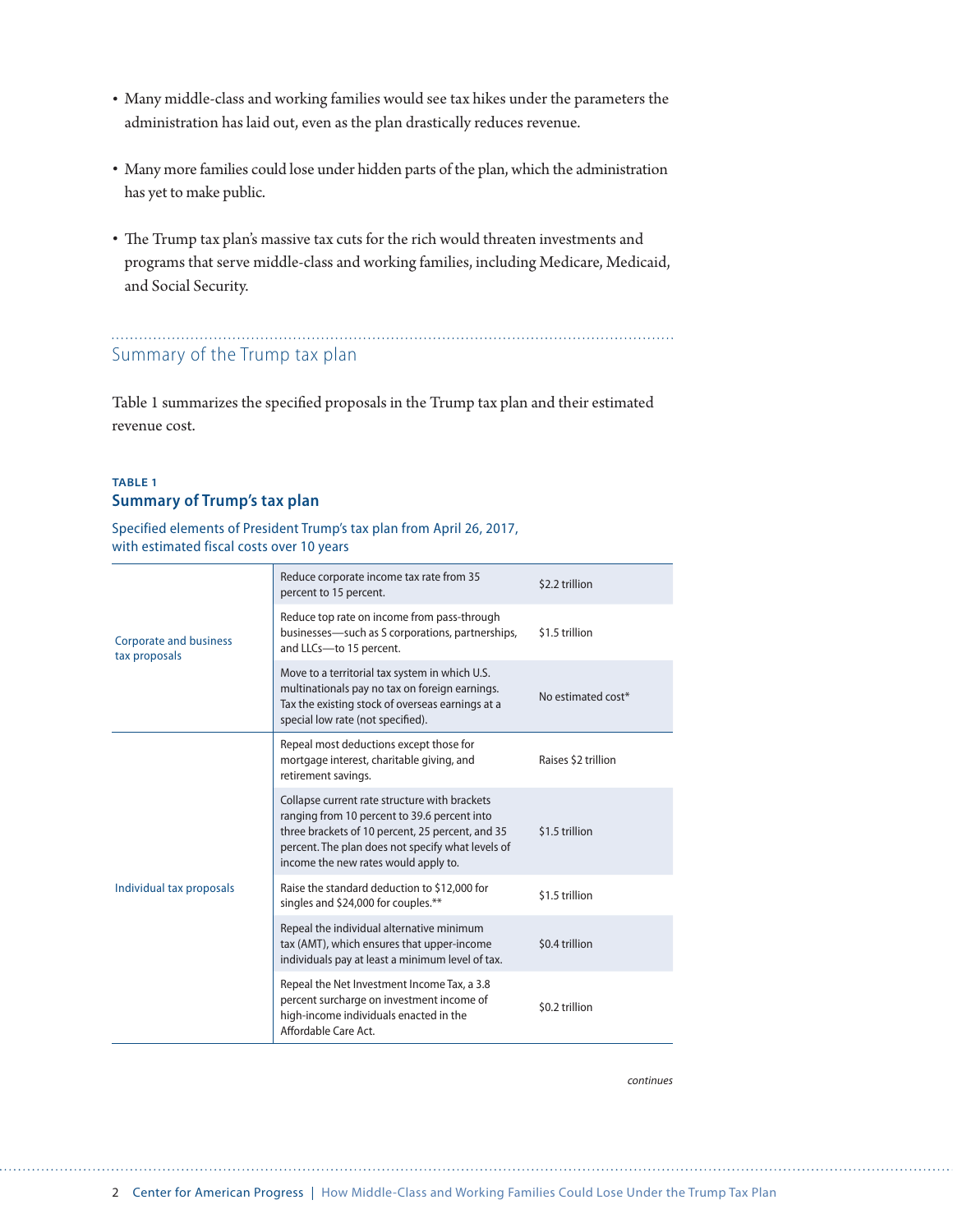| Other                                                    | Repeal the estate tax, which is currently paid<br>by estates larger than \$5.5 million (\$11 million<br>for couples). | \$0.2 trillion |
|----------------------------------------------------------|-----------------------------------------------------------------------------------------------------------------------|----------------|
| <b>Total cost of Trump's</b><br>tax plan over 10 years   |                                                                                                                       | \$5.5 trillion |
| <b>Total cost with personal</b><br>exemptions eliminated |                                                                                                                       | \$3.5 trillion |

\* Author's note: The Committee for a Responsible Federal Budget cautions that the estimate would difer based on details. It assumed here that the one-time tax would largely ofset the cost of adopting a territorial tax system—one in which U.S. multinationals are not taxed on future overseas earnings—within the 10-year budget window. Such a policy would cost revenue beyond the budget window.

\*\* Author's note: The White House has said that the standard deduction under its plan is \$24,000 for couples, which is slightly less than double the current standard deduction of \$12,700. See the White House, "Briefng by Secretary of the Treasury Steven Mnuchin and Director of the National Economic Council Gary Cohn," Press release, April 26, 2017, available at https://www.whitehouse.gov/the-press-office/2017/04/26/ briefng-secretary-treasury-steven-mnuchin-and-director-national.

Methodology note: \$5.5 trillion is CRFB's base-case estimate, which does not include the repeal of personal exemptions. CRFB emphasizes that its estimate is very rough given the plan's lack of detail, and that the cost of the plan could range from \$3 trillion to \$7 trillion.

Sources: Committee for a Responsible Federal Budget, "How Much Will Trump's Tax Plan Cost?", April 26, 2017, available at http://www.crfb.org/ blogs/how-much-will-trumps-tax-plan-cost; CNBC, "Read the White House memo on President Trump's proposed tax plan," April 26, 2017, available at http://www.cnbc.com/2017/04/26/heres-the-white-house-memo-on-president-trumps-proposed-tax-plan.html; James R. Nunns and others,<br>"An Analysis of Donald Trump's Revised Tax Plan" (Washington: Tax Policy Center, 2016), av analysis-donald-trumps-revised-tax-plan.

The one-page plan did not specifically address a significant part of Trump's campaign platform: repealing personal exemptions. However, in subsequent interviews about the president's plan, White House officials have made it sufficiently clear that Trump is still proposing to eliminate personal exemptions.<sup>5</sup> Under current law, taxpayers can claim personal exemptions of \$4,050 each for themselves, their spouse, and any dependents including children—and deduct the total amount in calculating taxable income.<sup>6</sup> Eliminating personal exemptions would reduce the overall cost of the Trump plan by roughly \$2 trillion over 10 years. 7 However, these savings would signifcantly reduce the tax savings for middle-class and working families; in fact, many could see a net tax increase as a result.

Another important tax provision left unaddressed in the one-page plan is "head of household" fling status, which is particularly important for single parents. Head of household status lets single individuals with dependents claim a larger standard deduction and use more favorable tax brackets than if they were not supporting dependents. During the presidential campaign, Trump proposed to eliminate head of household status. That was a major reason why his campaign plan would have raised taxes on 8.7 million families, including more than half of single parents—despite reducing revenue by a jaw-dropping \$6 trillion over 10 years, according to the Tax Policy Center.<sup>8</sup> Repealing head of household status was estimated to increase revenue by \$131 billion over 10 years.

The one-page tax plan and budget also pledge to "provid $[e]$  tax relief for families with child and dependent care expenses."9 However, neither document includes any details. Therefore, families have no way to gauge whether they would receive a meaningful beneft compared with the child and dependent care tax benefts available under current law.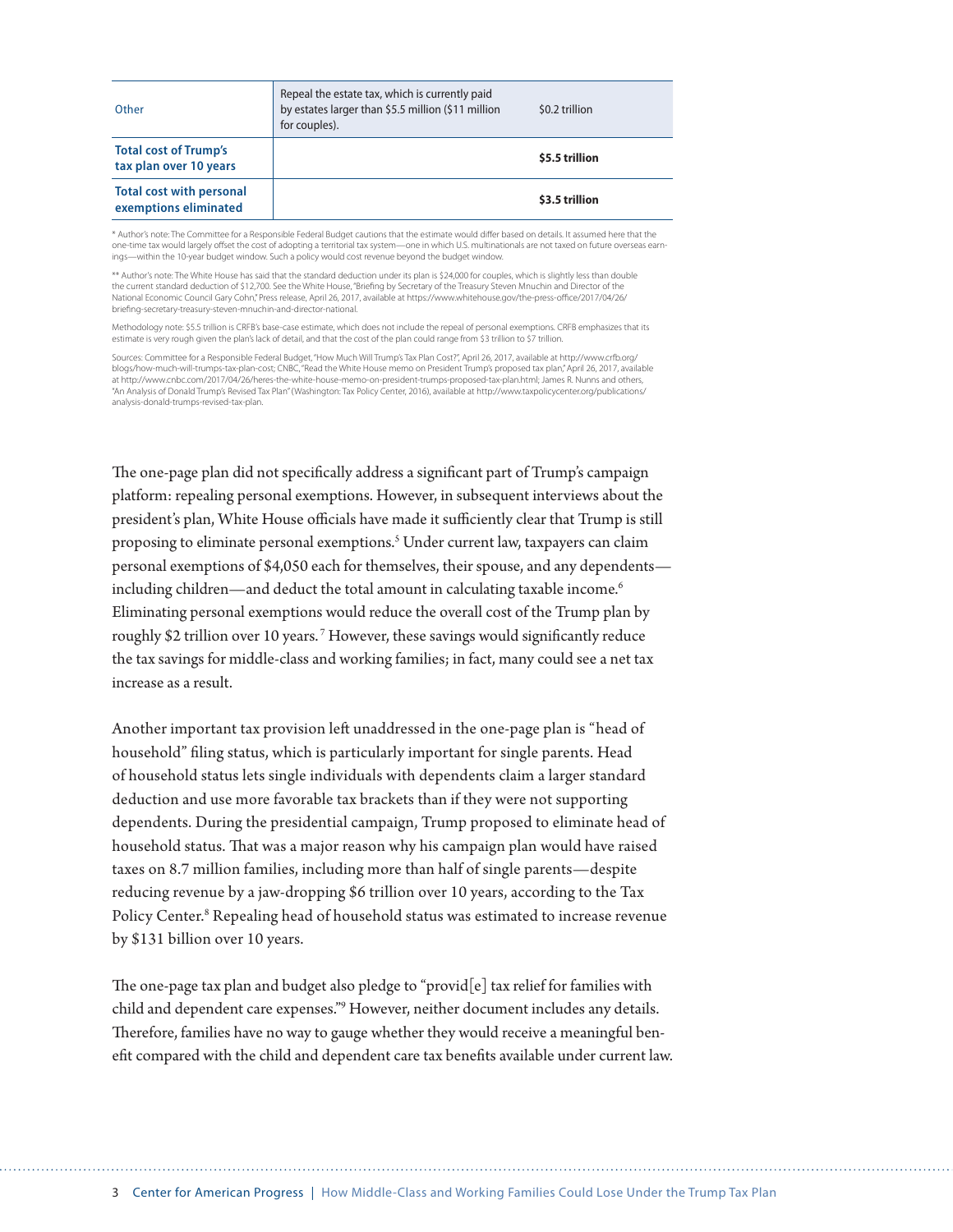The child care tax proposal Trump put forward during the campaign was highly skewed toward higher-income households, providing a paltry beneft to many middle-class and low-income families.<sup>10</sup> It was estimated to cost \$115 billion over 10 years.<sup>11</sup>

## Many middle-class and working families would see tax increases under the parameters the Trump administration has laid out

The most obvious way that the Trump tax plan hurts middle-class and working families is that many would actually face a tax increase under the parameters the administration has laid out. This is remarkable, given that the plan reduces revenue by trillions of dollars overall. One of the major reasons is the apparent elimination of personal exemptions, which, for many families, will cost them more than they beneft from Trump's other proposals, including the new rates and the larger standard deduction.

Consider, for example, a family of four earning \$50,000. Under current law, the family's taxable income is, at most, \$21,100. That's because the family can subtract both a couple's standard deduction of \$12,700 and personal exemptions of \$4,050 for each family member—totaling \$16,200—from its income. The family would pay 10 percent on its frst \$18,650 of income and 15 percent on the remaining \$2,350 of its income, for a total tax liability of \$2,233 before credits.

The Trump proposal increases the couple's standard deduction to \$24,000, but at the same time, it eliminates personal exemptions. As a result, the family only deducts \$24,000 from its total income of \$50,000 to arrive at \$26,000 in taxable income. Under the Trump plan, the family would assumedly pay a 10 percent rate on all \$26,000 for a total tax liability before credits of \$2,600—an increase of \$368.<sup>12</sup> The White House plan does not specify any changes to tax credits. The Trump plan has reduced this family's marginal tax rate—the rate it pays on the last dollar it earns—but the family ends up being taxed on more of its income because the loss of personal exemptions more than offsets the larger standard deduction. The bottom line for this family is a tax increase of \$368 under the Trump tax plan. (see Table 2)

Tables 2 and 3 present other examples of families whose taxes would increase under the Trump plan. In general, the more children a family has, the more likely it is that their taxes will go up under the Trump plan. That is because the standard deduction enlarged under Trump's plan—does not depend on how many children a family has, while a personal exemption can be claimed for each dependent.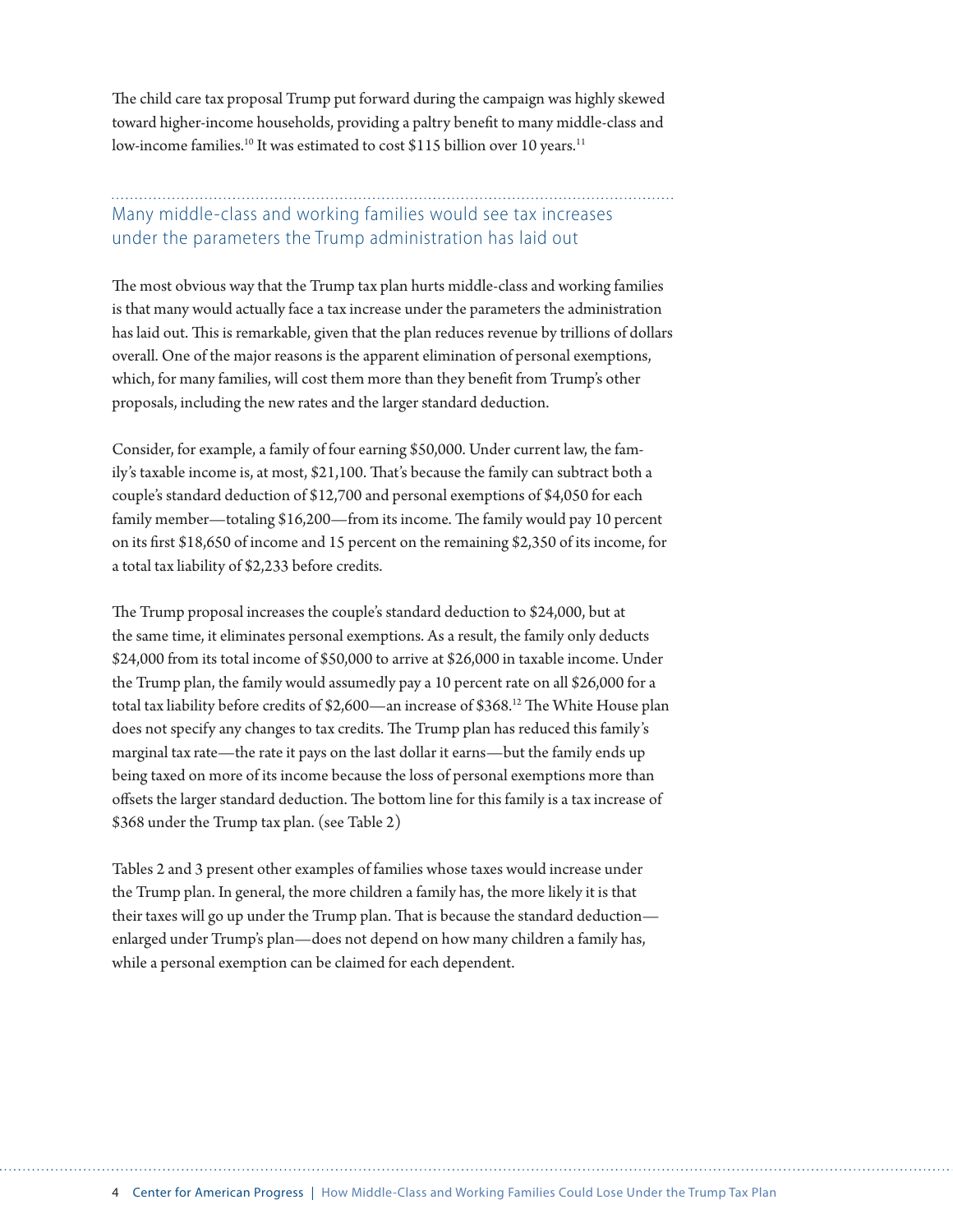#### **TABLE 2 Middle-class families who lose under Trump's tax plan**

|                                 | <b>Family 1</b>                                                                            |              | <b>Family 2</b>                                                                             |              | <b>Family 3</b>                                                                               |              |
|---------------------------------|--------------------------------------------------------------------------------------------|--------------|---------------------------------------------------------------------------------------------|--------------|-----------------------------------------------------------------------------------------------|--------------|
|                                 | Single parent with two<br>children, adjusted gross income<br>of \$35,000, does not itemize |              | Married couple with two<br>children, adjusted gross income<br>of \$50,000, does not itemize |              | Married couple with three<br>children, adjusted gross income<br>of \$50,000, does not itemize |              |
|                                 | Current law                                                                                | Trump's plan | <b>Current law</b>                                                                          | Trump's plan | <b>Current law</b>                                                                            | Trump's plan |
| Standard deduction              | \$9,350                                                                                    | \$18,000*    | \$12,700                                                                                    | \$24,000     | \$12,700                                                                                      | \$24,000     |
| Personal exemptions             | \$12,150                                                                                   | \$0          | \$16,200                                                                                    | \$0          | \$20,250                                                                                      | \$0          |
| Taxable Income                  | \$13,500                                                                                   | \$17,000     | \$21,100                                                                                    | \$26,000     | \$17,050                                                                                      | \$26,000     |
| Tax liability before credits    | \$1,358                                                                                    | \$1,700      | \$2,233                                                                                     | \$2,600      | \$1,705                                                                                       | \$2,600      |
| Tax increase under Trump's plan | \$343                                                                                      |              | \$368                                                                                       |              | \$895                                                                                         |              |

Tax calculations of hypothetical families under current law and President Trump's plan

\* Author's note: This figure assumes the elimination of personal exemptions, based on statements from White House officials. It does not reflect the elimination of head of household status, as proposed in President Trump's campaign plan; rather, it assumes that the standard deduction for heads of household will be the average of that for singles and couples.

Methodology note: This table assumes the elimination of personal exemptions, based on statements from White House officials. It does not reflect the elimination of head of household status or the child care proposals from President Trump's campaign plan; rather, it assumes that the standard deduction for heads of household will be the average of that for singles and couples.

Sources: Committee for a Responsible Federal Budget, "How Much Will Trump's Tax Plan Cost?", April 26, 2017, available at http://www.crfb.org/blogs/how-much-will-trumps-tax-plancost; CNBC, "Read the White House memo on President Trump's proposed tax plan," April 26, 2017, available at http://www.cnbc.com/2017/04/26/heres-the-white-house-memo-onpresident-trumps-proposed-tax-plan.html.

Note that middle-class families that currently claim the home mortgage interest deduction or charitable deduction can lose under Trump's plan even though it keeps those deductions in place. Consider a family with \$70,000 in income and \$20,000 in itemized deductions—for example, \$14,000 in mortgage interest, \$5,000 in state and local taxes, and \$1,000 in charitable gifts. (see Family 4 in Table 3) That family benefits from Trump's larger standard deduction and will now choose to claim it instead of itemizing, but it is still not enough to compensate for the loss of personal exemptions, resulting in a tax increase of \$463.

Another reason that many middle-class families would see their taxes go up under the Trump plan as it currently exists is that the plan eliminates all itemized deductions, except those for mortgage interest and charitable giving. The largest itemized deductions eliminated under the Trump plan are those for state and local taxes paid, unreimbursed business expenses of employees, and large medical expenses. In 2014, 44 million households deducted state and local taxes; 14.5 million deducted employee business expenses; and 8.6 million deducted large medical expenses. Trump's proposal to eliminate these deductions is a notable shif from his stance during the campaign. He previously proposed to limit itemized deductions to \$100,000—a policy that would have only afected high-income taxpayers. While itemized deductions in general tend to disproportionately beneft high-income taxpayers, middle-class families may be more likely to face net tax increases resulting from Trump's plan to eliminate them, since they would see relatively litle beneft from the other parts of Trump's plan.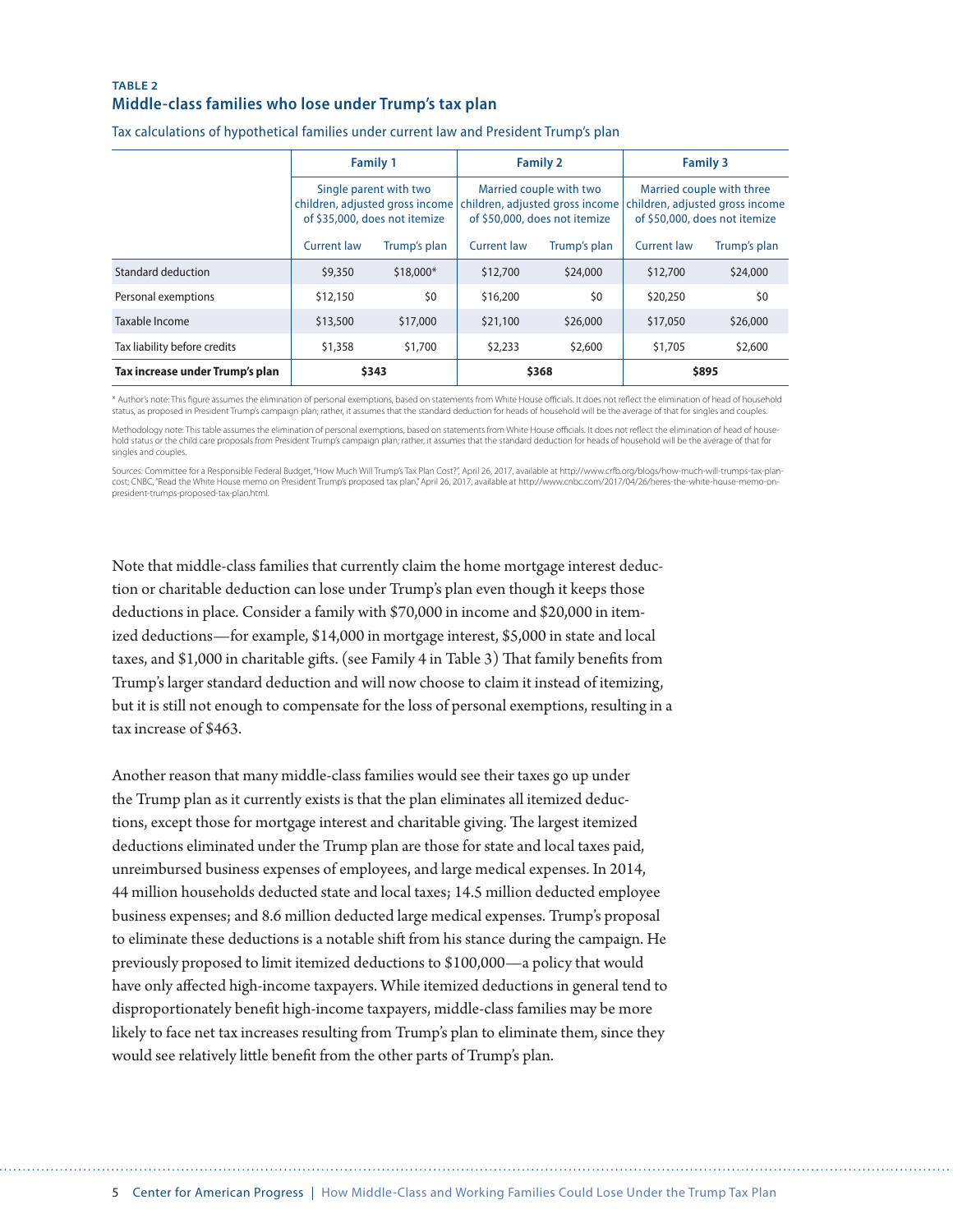#### **TABLE 3 More families who lose under Trump's tax plan**

|                                 | <b>Family 4</b><br>Married couple with two children,<br>adjusted gross income of \$70,000,<br>with itemized deductions |                | <b>Family 5</b>                                                                                        |                |  |
|---------------------------------|------------------------------------------------------------------------------------------------------------------------|----------------|--------------------------------------------------------------------------------------------------------|----------------|--|
|                                 |                                                                                                                        |                | Married couple with two children,<br>adjusted gross income of \$70,000,<br>with large medical expenses |                |  |
|                                 | <b>Current law</b>                                                                                                     | Trump's plan   | <b>Current law</b>                                                                                     | Trump's plan   |  |
| Standard deduction              | Does not claim                                                                                                         | \$24,000       | Does not claim                                                                                         | \$24,000       |  |
| Itemized deductions             | \$20,000*                                                                                                              | Does not claim | \$33,000**                                                                                             | Does not claim |  |
| Personal exemptions             | \$16,200                                                                                                               | \$0            | \$16,200                                                                                               | \$0            |  |
| Taxable income                  | \$33,800                                                                                                               | \$46,000       | \$20,800                                                                                               | \$46,000       |  |
| Tax liability before credits    | \$4,138                                                                                                                | \$4,600        | \$2,188                                                                                                | \$4,600        |  |
| Tax increase under Trump's plan | \$463                                                                                                                  |                | \$2,413                                                                                                |                |  |

\* Author's note: Assumes \$14,000 in mortgage interest, \$5,000 in state and local taxes, and \$1,000 in charitable gifts.

\*\* Assumes \$25,000 in medical expenses, \$5,000 in state and local taxes, and \$8,000 in mortgage interest, and \$2,000 in charitable gifts.

Methodology note: This table assumes the elimination of personal exemptions, based on statements from White House officials. It does not reflect the elimination of head of household status or the child care proposals from President Trump's campaign plan; rather, it assumes that the standard deduction for heads of household will be the average of that for singles and couples.

Sources: Committee for a Responsible Federal Budget, "How Much Will Trump's Tax Plan Cost?", April 26, 2017, available at http://www.crfb.org/blogs/ how-much-will-trumps-tax-plan-cost; CNBC, "Read the White House memo on President Trump's proposed tax plan," April 26, 2017, available at http:// www.cnbc.com/2017/04/26/heres-the-white-house-memo-on-president-trumps-proposed-tax-plan.html.

Consider another middle-class family of four. (see Family 5 in Table 3) The family makes \$70,000, but it sufers a major illness or injury and incurs \$25,000 in medical expenses not covered by insurance. The current tax code helps cushion this loss by allowing the family to claim an itemized deduction for medical expenses to the extent they exceed 10 percent of the family's income  $(\$7,000)$ —in this case, \$18,000. The family can choose to claim this deduction and any other itemized deduction it qualifes for instead of the standard deduction of \$12,700. Let's assume that the family owes \$5,000 in state and local taxes, \$8,000 in mortgage interest, and \$2,000 in charitable gifs—which would not be unusual for a family at this income level—for total itemized deductions of \$33,000. Under current law, the family claims these \$33,000 of itemized deductions on top of \$16,200 in personal exemptions, reducing its taxable income from \$70,000 to \$20,800. At current rates, the family would owe \$2,188 before credits.

Under the Trump plan, however, the family loses its itemized deductions for medical expenses and state and local taxes—and the larger standard deduction is not enough to compensate. The family also loses personal exemptions. The family is now taxed on much more of its income: \$46,000 under the Trump plan, compared with \$20,800 under current law. At a 10 percent rate, the family owes \$4,600 in tax before credits a tax hike of \$2,413.

Eliminating the itemized deduction for medical expenses would compound the damage caused by the American Health Care Act (AHCA), the Republican bill to repeal the Afordable Care Act (ACA), which is now pending in the Senate. An estimated 23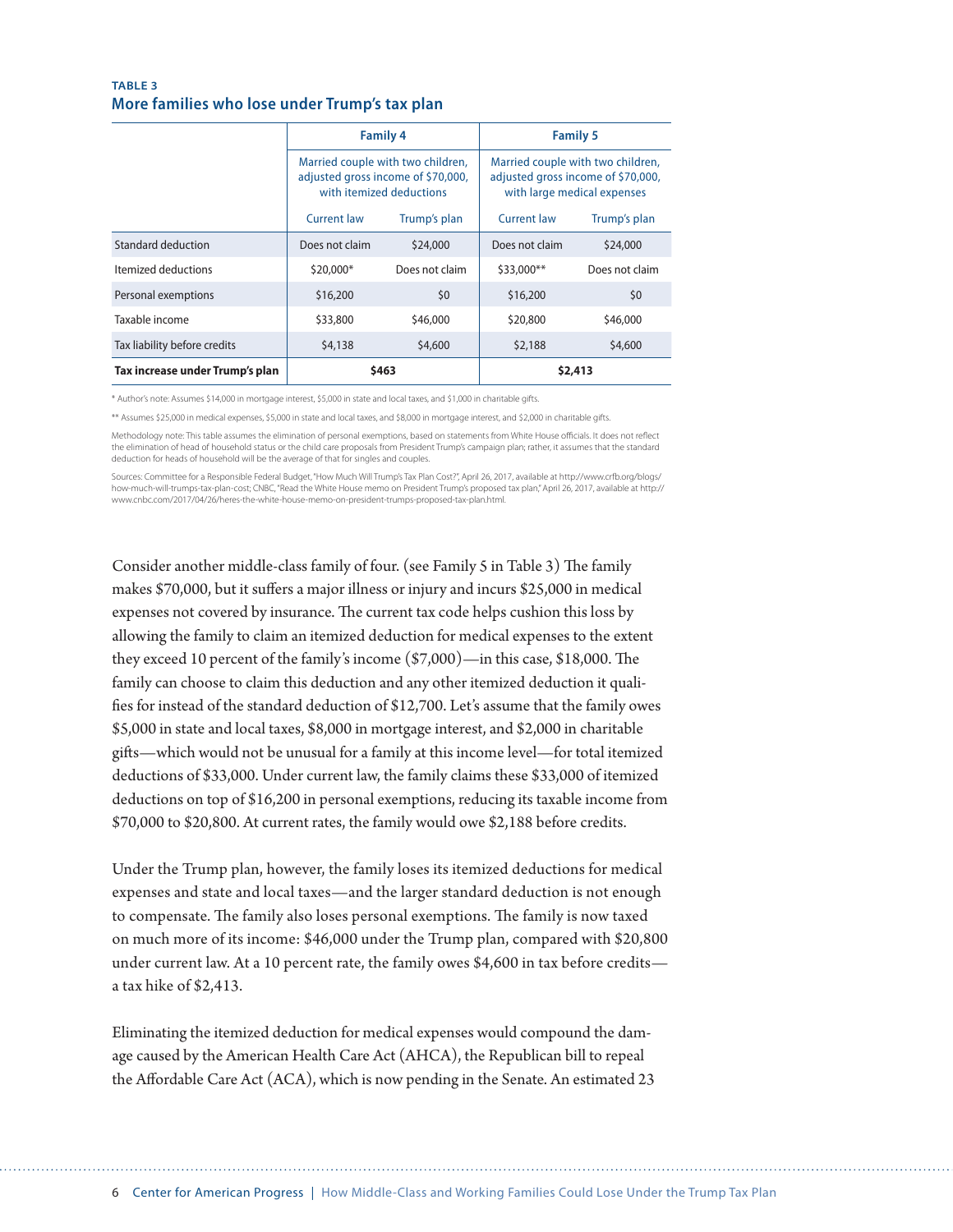million Americans would lose health insurance coverage under the AHCA, and many more would lose protections against potentially catastrophic medical expenses—even those who have insurance through an employer.<sup>13</sup> Those who lose protections could face catastrophic out-of-pocket costs, well in excess of 10 percent of their income. Trump's tax plan may raise their taxes as well.

Of course, it is quite possible that at some point, the Trump administration will change its tax plan to be more favorable for more middle-class and lower-income families—for example, by providing details on the plan's vague pledge to "provid<sup>[e]</sup> tax relief for families with child and dependent care expenses."<sup>14</sup> The problem is that finding the headroom for such tax relief won't be easy in a plan that already commits to give \$3 trillion to \$7 trillion in tax cuts predominantly to wealthy individuals and corporations. In fact, as discussed next, the unknown parameters of the Trump tax plan could make maters even worse for middle-class and working families.

## Many more families could lose under hidden parts of the plan

The Trump one-pager was silent on a wide array of tax provisions that benefit middleclass and working families. But many of these provisions could be on the chopping block in tax reform. In fact, the White House has said that "Any other deduction a person or business takes today is subject to potential elimination."15 And given that the specifed tax cuts in Trump's plan dig at least a \$3 trillion hole, Trump and Congress would have to eliminate many tax benefts for the middle class to make the plan come anywhere near adding up. During several months, Trump officials made the ludicrous claim that their tax cuts will pay for themselves through stronger economic growth.<sup>16</sup> But no serious economist believes that, and the Trump administration has been widely criticized not only for relying on highly dubious economic forecasts in its budget, but for double counting the resulting revenue.<sup>17</sup> Administration officials are now saying that they will partly or fully ofset the cost of the proposed tax cuts by broadening the tax base—that is, by eliminating deductions, exclusions, and credits.

The key question, then, is which tax breaks will be eliminated. Trump has suggested that he will target deductions for high-income taxpayers. He and Treasury Secretary Mnuchin have asserted that the tax plan will eliminate so many tax breaks for the wealthy that they end up paying higher taxes on net.<sup>18</sup> The problem is, however, that his plan promises to protect or enlarge the biggest tax breaks claimed by high-income individuals—even as it leaves many of the major tax breaks for the middle class on the table. The largest tax break for the wealthy—the preferential rate on capital gains—is made even bigger under the Trump plan.<sup>19</sup> The substantial tax deductions for charitable giving and retirement savings, which provide disproportionately large tax savings for highincome families, are explicitly retained. One of the more notorious tax breaks for the 1 percent—the carried interest loophole—is efectively made even more lucrative under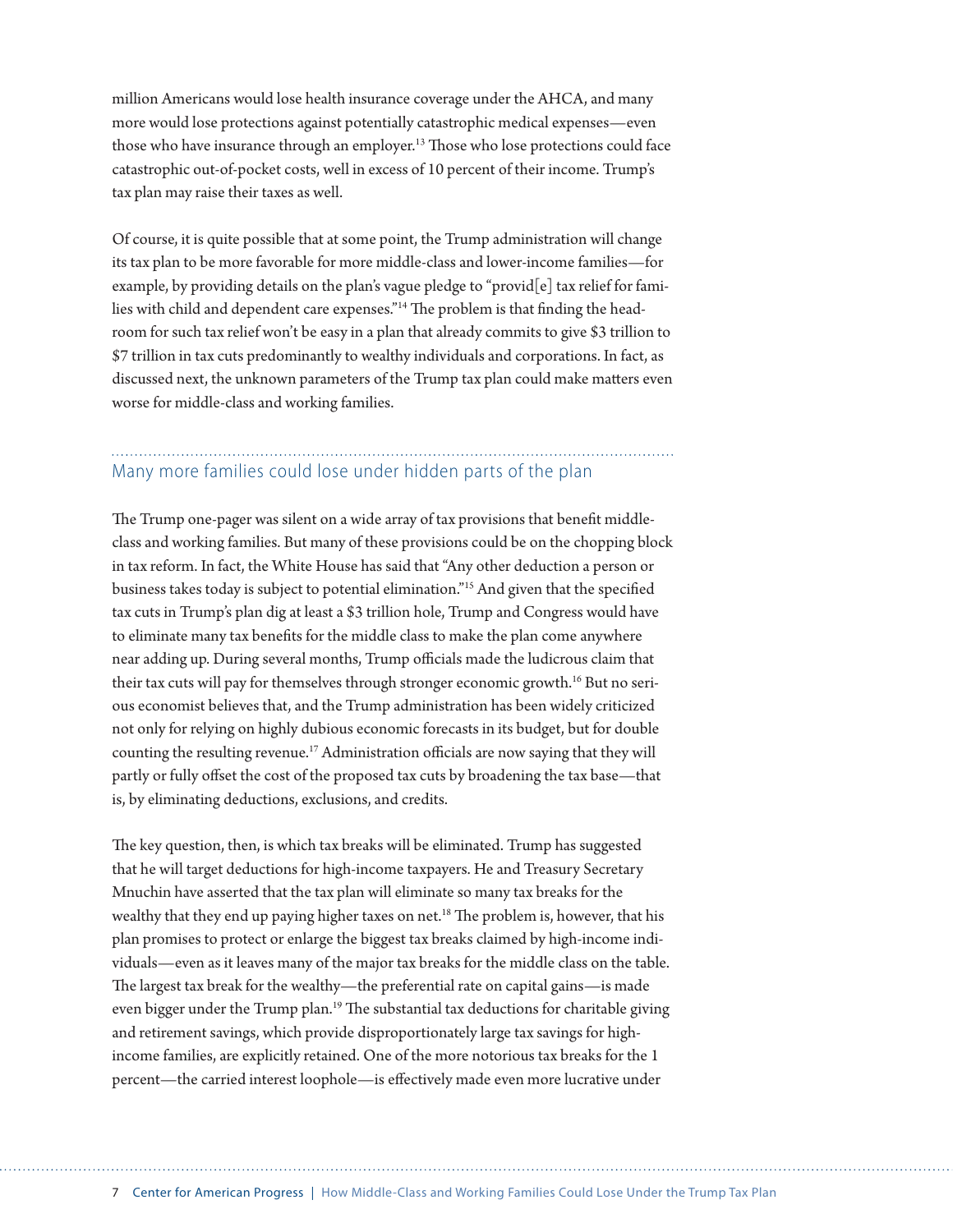the Trump plan.<sup>20</sup> The Trump administration has also taken several of the potential corporate and business revenue-raisers off the table.<sup>21</sup> Eliminating the few remaining major tax breaks benefting the wealthy—including the deduction for state and local taxes paid, already accounted for in revenue estimates of Trump's plan—will not be nearly enough to make up for the tax cuts Trump has promised for the rich, including the lower top rate, the elimination of the alternative minimum tax, the ACA taxes, and the estate tax—not to mention the corporate and business tax cuts. (See Appendix)

Tat means that tax provisions that beneft middle-class and working families could be in the gunsights. At right is a larger, but still incomplete, list of individual tax provisions and the estimated number of taxpayers that claim them. The fate of these tax provisions is left entirely unclear in the White House's outline. Middle-class and lower-income families that claim these exclusions, deductions, and credits could easily face a tax hike under the Trump plan when it is fully feshed out, even if their taxes go down under the proposals Trump has specifed.

For example, look at how Family 1—the family with two children headed by a single parent—would fare under Trump's plan if head of household status is eliminated. Family 1 received a tax increase of \$343 under the parameters of Trump's plan that the administration has specifed. But if head of household status is eliminated, that family's tax hike would increase to \$943.<sup>22</sup> Again, the elimination of head of household status was a major reason why Trump's campaign plan would have raised taxes on more than half of all single parents, despite its \$6 trillion overall cost.

Again, it is also possible that Trump could amend his tax plan to make it more generous for middle-class and working families. But until the Trump administration flls in the missing details, those families will have little idea how it will affect them personallybut plenty of reason to be wary.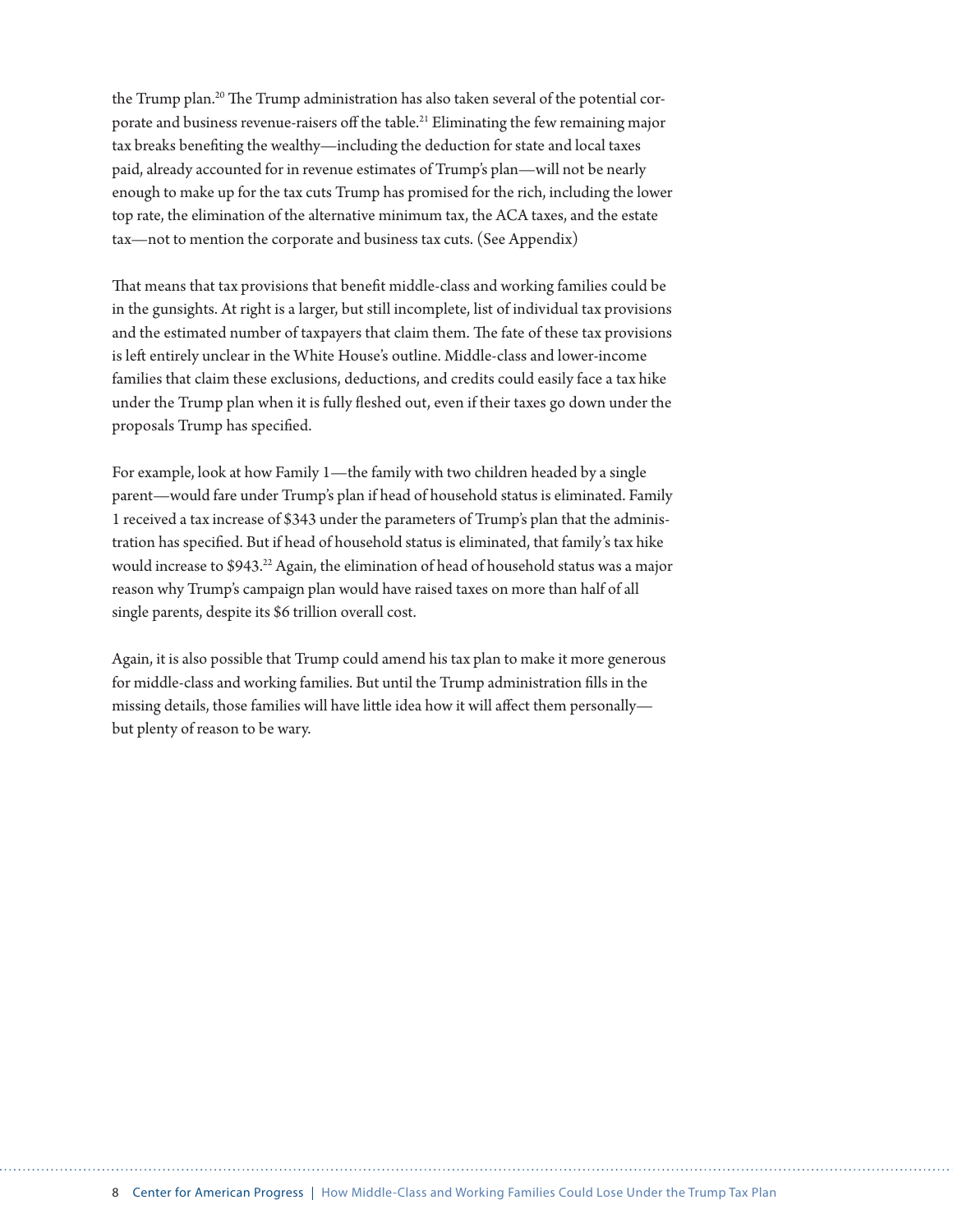## **Partial list of tax provisions affecting middle-class and working families left unaddressed in Trump tax outline**

- Tax exclusion for employer-sponsored health insurance and deduction for self-employed health insurance premiums: 79 million
- Head of household status: 22.1 million
- American Opportunity Tax Credit (college tuition credit): 10.2 million
- Student loan interest deduction: 12.1 million
- Tuition and fees deduction: 1.7 million
- Above-the-line deduction for teachers' out-of-pocket expenses: 3.8 million
- Tax credit for adoption: 74,000
- Tax exclusion for most Social Security benefits: 29 million
- Additional standard deduction for the blind and elderly: 14.8 million
- Above-the-line deduction for certain business expenses, including travel expenses for armed forces reservists: 152,000

Note: Number of tax filing units claiming each provision from the IRS' Statistics of Income for the 2014 tax year. The totals do not add because many families may claim multiple tax benefits. Figure for the health insurance exclusion and deduction is an estimate of the number of tax units benefiting from those provisions from the Tax Policy Center. Roughly 160 million Americans are covered by employer plans.<sup>23</sup>

Trump's massive tax cuts for the rich would increase inequality and threaten programs that are vital for working families, including Medicare, Medicaid, and Social Security

Middle-class and working families would ultimately be hurt by the Trump tax plan whether or not it raises their taxes directly. With its enormous tax cuts for the rich, the Trump plan would increase inequality; starve the government of revenue needed for investments; and threaten the bedrock of the middle class, including Medicare, Medicaid, and Social Security.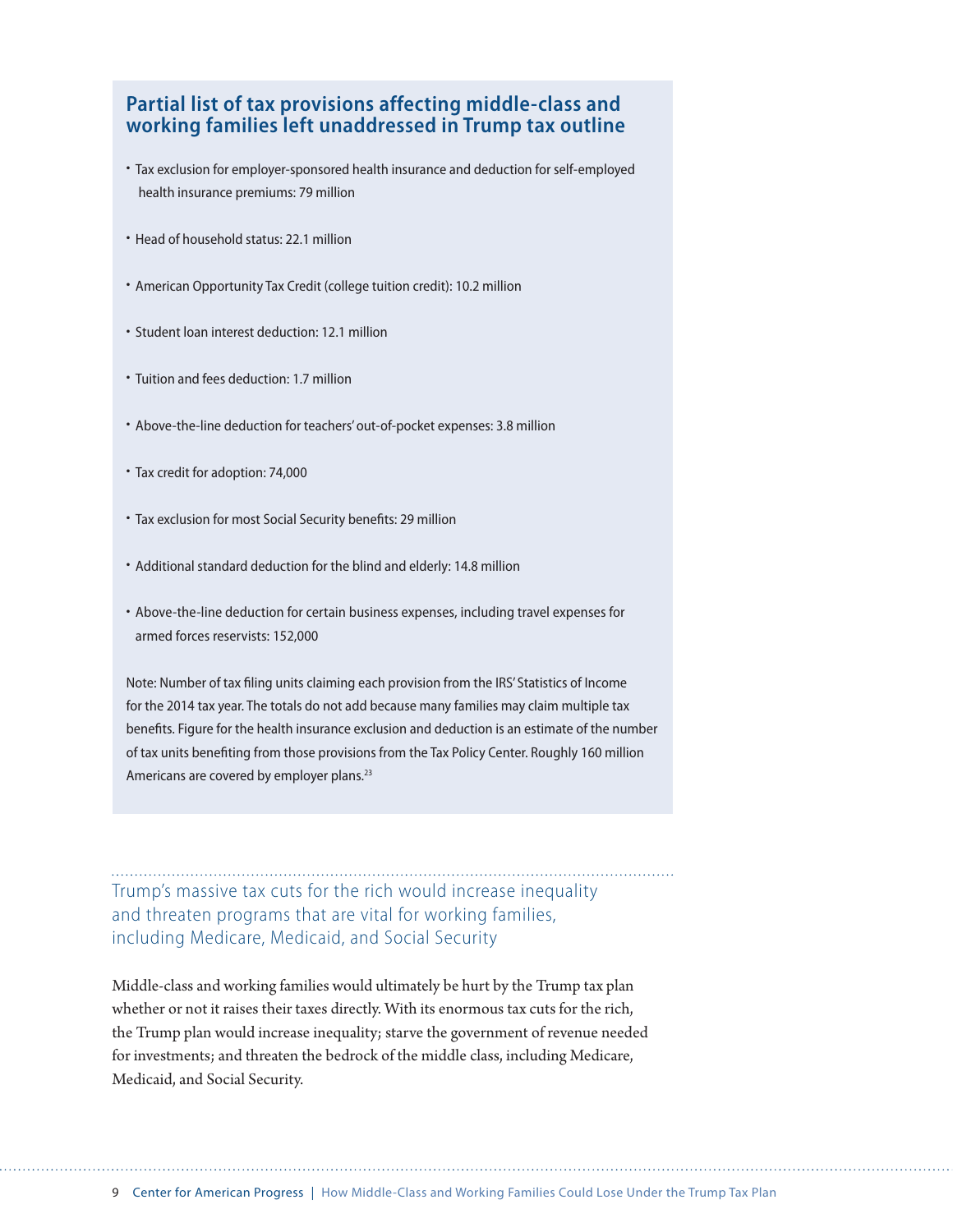Under the broadly similar Trump campaign plan, more than half of the tax cuts benefited the top 1 percent. The bottom 80 percent of Americans—those with incomes under \$150,000—received only about one-sixth of the total tax cuts.



The result is a tax system that is much less fair for middle-class and working families and even greater after-tax income inequality.

The middle class would also stand to lose dearly if Congress gives away trillions in tax cuts tilted toward the top because the loss of revenue would inevitably increase pressure to cut critical programs including Medicare, Medicaid, and Social Security. The fact is that, with an aging population, more revenue is needed to maintain the promises the country has made to workers—including the promise of basic retirement and health security that Medicare, Medicaid, and Social Security help fulfll.

The Trump administration has already used the specter of future deficits to justify the cuts it proposed in its budget to Medicaid; Social Security Disability Insurance (SSDI) and other disability programs; medical and scientifc research; children's health; education; worker training and safety; environmental protection; nutrition; and many other areas. For the budget for the upcoming year, House Republicans are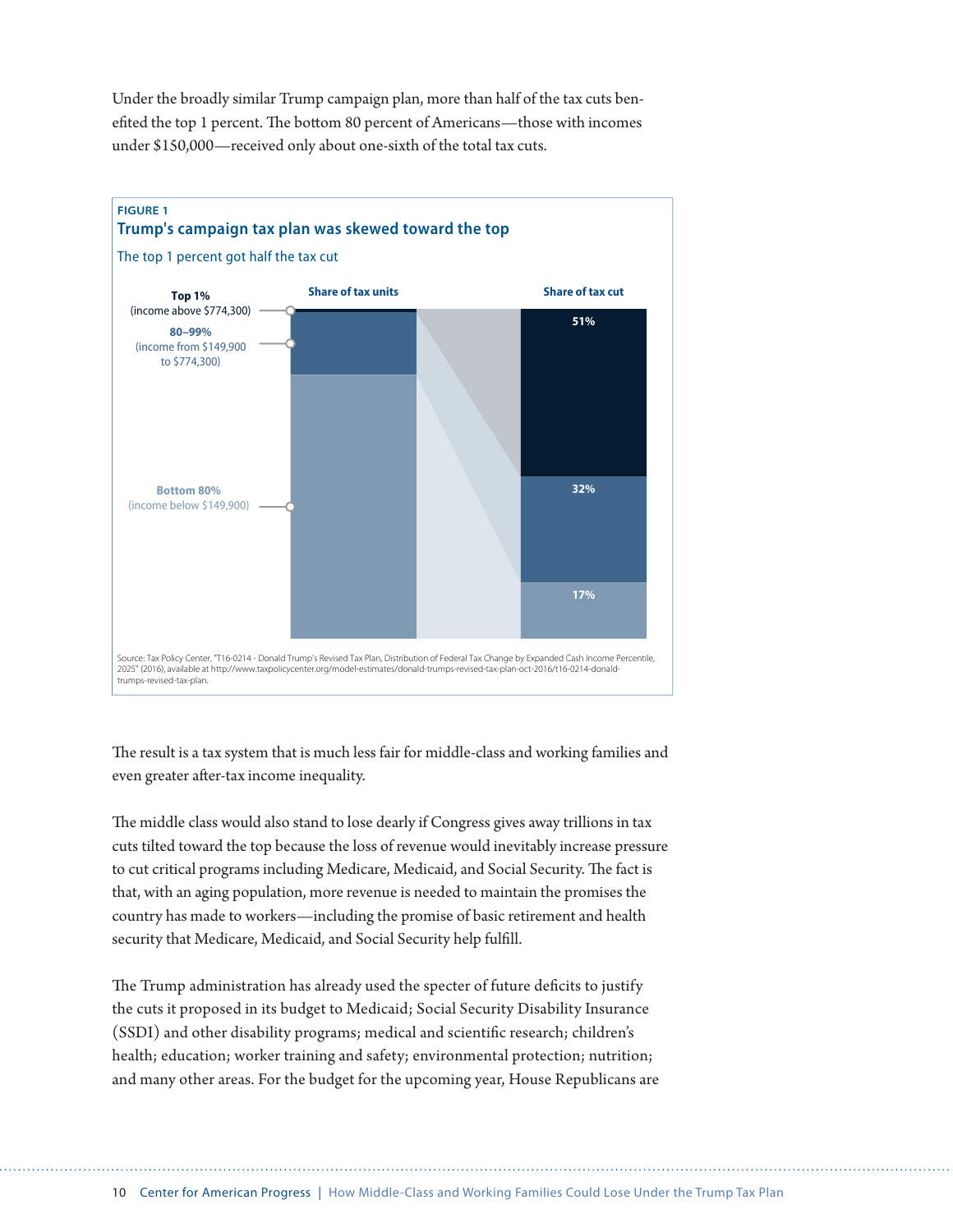reportedly considering cuting up to \$500 billion in "mandatory" spending over 10 years—including Medicaid, unemployment insurance, and nutrition assistance. They plan to "tout [these cuts] as a sign of fscal discipline as they consider a menu of tax cuts for businesses and individuals favored by President Donald Trump."24

Congressional Republicans have also indicated their long-term intention to reduce Social Security and Medicare benefts. For years, Speaker of the House Paul Ryan has maintained that deep cuts to Medicare are needed to balance budgets, even as he endorses budget-busting tax cuts. In fact, the tax cuts for high-income individuals in the House-passed bill to repeal the ACA—known as Trumpcare—would take revenue directly out of the Medicare trust fund and thereby hasten the trust fund's depletion by two years.<sup>25</sup> Influential Republican economist Martin Feldstein recently wrote an editorial in *Te Wall Street Journal* encouraging Republicans to ofset the lost revenue from Trump's tax cuts by cuting Social Security, Medicare, and Medicaid, including by raising the Social Security retirement age.<sup>26</sup>

Trump promised during the campaign not to cut Social Security, Medicare, and Medicaid. But how much is that promise worth? He has already broken the last part of his promise by endorsing severe cuts to Medicaid in the AHCA and further cuts in his own proposed budget.27 His budget also breaks his promise not to touch Social Security by cuting the SSDI program. Speaker Ryan and others—including Director of the Office of Management and Budget Mick Mulvaney—have reportedly encouraged Trump to embrace cuts to Medicare as well.<sup>28</sup> If Congress enacts a tax cut anywhere near the magnitude of what Trump has proposed, it won't be long before Ryan and his colleagues point to swelling defcits to justify cuts to Social Security and Medicare, and even deeper cuts to Medicaid.

## Conclusion

Middle-class and working families would lose from the Trump tax plan in various ways. Millions of middle-class and working families could see their taxes rise under the Trump outline, even as it reduces revenue overall through large tax cuts to corporations and the wealthy. Many more families could lose tax benefts that they currently claim, which could outweigh any beneft they get from a larger standard deduction and lower tax rates. More fundamentally, middle-class and working families would lose if massive tax cuts for wealthy individuals and corporations worsen inequality and undermine tax fairness. Finally, the magnitude of Trump's tax cuts lay the groundwork for inevitable atacks on Medicare, Medicaid, and Social Security.

*Seth Hanlon is a senior fellow at the Center for American Progress.*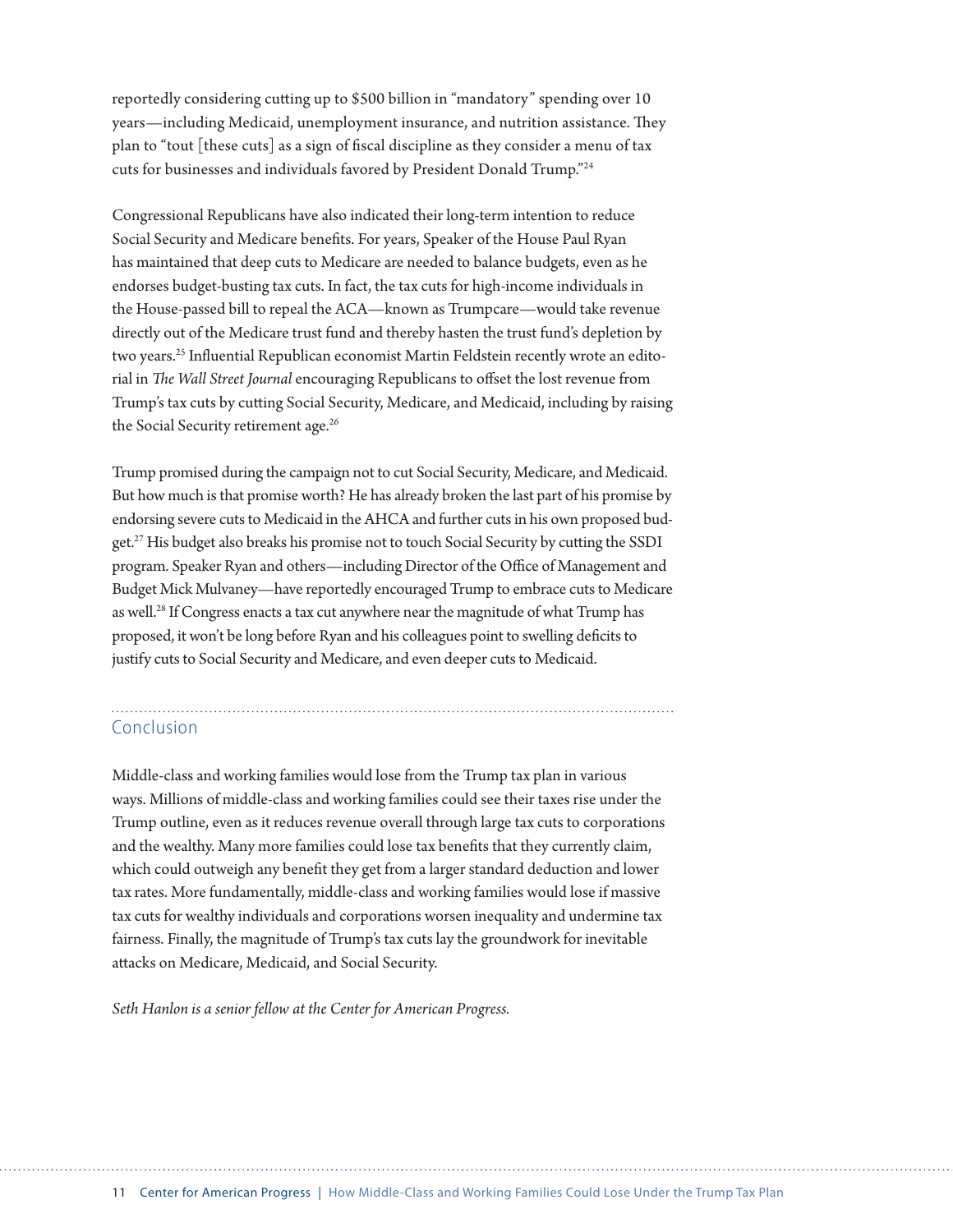## Appendix

### Why the Trump tax plan unavoidably cuts taxes for the rich

President Trump has asserted that he and other wealthy individuals would pay more in taxes under his tax plan. But a brief look at the distributional efects of his proposals shows why that is implausible.

For example, the one major tax break benefting high-income individuals that Trump has proposed eliminating—the deduction for state and local taxes—would offset only a small fraction of the tax windfall for the wealthy. The benefit from that deduction for the top 1 percent of income earners is, on average, 2.1 percent of their after-tax income. At the same time, just one of Trump's proposed tax cuts—the proposal to create a special 15 percent tax rate for pass-through business income—would increase that cohort's afer-tax income by 4.8 percent. And that is just one of the many substantial tax cuts Trump would provide those with very high incomes.

The table below shows the tax cuts that the top 1 percent would receive, on average, from Trump's various tax cut proposals. The cumulative impact of the plan Trump has outlined thus far would be roughly similar to Trump's campaign plan, which increased the afer-tax income of the top 1 percent by a stunning 13.5 percent and increased the afer-tax income of the top 0.1 percent by 14.2 percent.

There is no plausible way to offset tax cuts of this magnitude. In fact, Trump has already taken off the table some of the largest tax breaks for high-income individuals—most significantly the preferential rates for capital gains and dividends. The bulk of the benefit from preferential rates for capital gains and dividends accrues to the top 1 percent. Trump's plan would retain the current preferential rates on capital gains and dividends—while also eliminating the 3.8 percent net investment income tax that applies to capital gains, dividends, and other forms of investment income. As noted above,<sup>29</sup> the Trump administration has publicly opposed several major corporate and business base-broadeners. As the table illustrates, even if the corporate tax cut is fully offset with corporate base-broadeners, and even if the Trump plan eliminates more major deductions for high-income individuals, the top 1 percent will still receive a massive tax cut.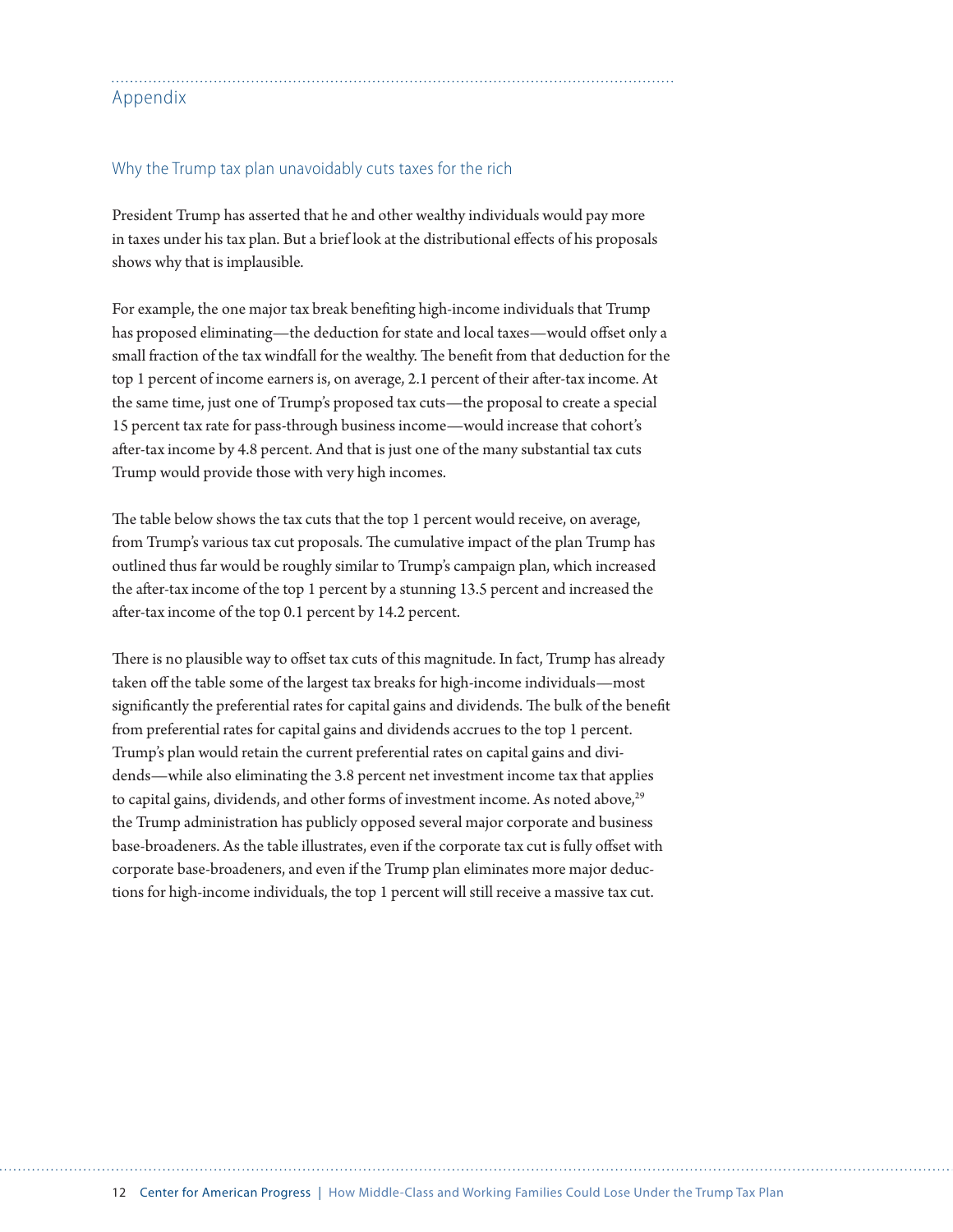### **TABLE A1 Wealthy receive windfall from Trump tax plan even if some deductions are eliminated**

The proposed tax cuts for the top 1 percent far exceed plausible offsets

| Top 1 percent, change in after-tax<br>income from 2016 proposal<br>13.5%<br>Top 1 percent, change in after-tax<br>income from 2017 proposal<br>4.8%<br>4.5%<br>2.6%<br>1.6%<br>0.8%<br>0.8%<br>0.5%<br>American Health Care Act (AHCA)*<br>Potential base-broadening provisions to offset tax cuts<br>Top 1 percent, existing benefit<br>as percent of after-tax income<br>2.1%<br>0.6% (at most)<br>none (phased out)<br>0.01%<br>Major tax breaks for individuals<br>Top 1 percent, existing benefit<br>as percent of after-tax income<br>0.9%<br>$0.5 - 0.6%$<br>0.4%<br>0.0%<br>Top 1 percent, existing benefit<br>as percent of after-tax income<br>5.8%<br>1.5%<br>0.4% | <b>Proposed tax cuts</b>                                                          |      |  |  |  |
|-------------------------------------------------------------------------------------------------------------------------------------------------------------------------------------------------------------------------------------------------------------------------------------------------------------------------------------------------------------------------------------------------------------------------------------------------------------------------------------------------------------------------------------------------------------------------------------------------------------------------------------------------------------------------------|-----------------------------------------------------------------------------------|------|--|--|--|
|                                                                                                                                                                                                                                                                                                                                                                                                                                                                                                                                                                                                                                                                               | 2016 Trump campaign pledge                                                        |      |  |  |  |
|                                                                                                                                                                                                                                                                                                                                                                                                                                                                                                                                                                                                                                                                               | Candidate Trump's proposed plan                                                   |      |  |  |  |
|                                                                                                                                                                                                                                                                                                                                                                                                                                                                                                                                                                                                                                                                               | April 2017 Trump tax plan                                                         |      |  |  |  |
|                                                                                                                                                                                                                                                                                                                                                                                                                                                                                                                                                                                                                                                                               | Cap tax rate on pass-through business income at 15 percent                        |      |  |  |  |
|                                                                                                                                                                                                                                                                                                                                                                                                                                                                                                                                                                                                                                                                               | Reduce corporate tax rate to 15 percent                                           |      |  |  |  |
|                                                                                                                                                                                                                                                                                                                                                                                                                                                                                                                                                                                                                                                                               | Cut individual income tax rates, with top rate of 35 percent                      |      |  |  |  |
|                                                                                                                                                                                                                                                                                                                                                                                                                                                                                                                                                                                                                                                                               | Repeal 3.8 percent investment income tax                                          |      |  |  |  |
|                                                                                                                                                                                                                                                                                                                                                                                                                                                                                                                                                                                                                                                                               | Repeal alternative minimum tax                                                    |      |  |  |  |
|                                                                                                                                                                                                                                                                                                                                                                                                                                                                                                                                                                                                                                                                               | Eliminate estate tax                                                              |      |  |  |  |
|                                                                                                                                                                                                                                                                                                                                                                                                                                                                                                                                                                                                                                                                               | Repeal 0.9 percent additional Medicare tax as part of                             |      |  |  |  |
|                                                                                                                                                                                                                                                                                                                                                                                                                                                                                                                                                                                                                                                                               |                                                                                   |      |  |  |  |
|                                                                                                                                                                                                                                                                                                                                                                                                                                                                                                                                                                                                                                                                               | Tax breaks for individuals Trump<br>has proposed to eliminate                     |      |  |  |  |
|                                                                                                                                                                                                                                                                                                                                                                                                                                                                                                                                                                                                                                                                               | State and local tax deduction                                                     |      |  |  |  |
|                                                                                                                                                                                                                                                                                                                                                                                                                                                                                                                                                                                                                                                                               | Other itemized deductions                                                         |      |  |  |  |
|                                                                                                                                                                                                                                                                                                                                                                                                                                                                                                                                                                                                                                                                               | Personal exemptions                                                               |      |  |  |  |
|                                                                                                                                                                                                                                                                                                                                                                                                                                                                                                                                                                                                                                                                               | Head-of-household status (eliminated in campaign plan)                            |      |  |  |  |
|                                                                                                                                                                                                                                                                                                                                                                                                                                                                                                                                                                                                                                                                               | Trump has not addressed                                                           |      |  |  |  |
|                                                                                                                                                                                                                                                                                                                                                                                                                                                                                                                                                                                                                                                                               | Exclusion of capital gains on assets transferred at death<br>("step-up in basis") |      |  |  |  |
|                                                                                                                                                                                                                                                                                                                                                                                                                                                                                                                                                                                                                                                                               | Municipal bond exemption                                                          |      |  |  |  |
|                                                                                                                                                                                                                                                                                                                                                                                                                                                                                                                                                                                                                                                                               | Exclusion for employer-sponsored health insurance,<br>self-employed deduction     |      |  |  |  |
|                                                                                                                                                                                                                                                                                                                                                                                                                                                                                                                                                                                                                                                                               | <b>Education tax benefits</b>                                                     |      |  |  |  |
|                                                                                                                                                                                                                                                                                                                                                                                                                                                                                                                                                                                                                                                                               | Major tax breaks for individuals<br>Trump has taken off the table                 |      |  |  |  |
|                                                                                                                                                                                                                                                                                                                                                                                                                                                                                                                                                                                                                                                                               | Preferential rate on capital gains and dividends                                  |      |  |  |  |
|                                                                                                                                                                                                                                                                                                                                                                                                                                                                                                                                                                                                                                                                               | Charitable deduction                                                              |      |  |  |  |
|                                                                                                                                                                                                                                                                                                                                                                                                                                                                                                                                                                                                                                                                               | Mortgage interest deduction                                                       |      |  |  |  |
|                                                                                                                                                                                                                                                                                                                                                                                                                                                                                                                                                                                                                                                                               | Retirement tax preferences                                                        | 0.7% |  |  |  |

\* While the elimination of the 0.9% additional Medicare Tax wasn't specifcally mentioned in Trump's April Tax plan it is one of the tax cuts in the AHCA.

Note: Corporate tax fgure refects 20/35ths of corporate tax burden for top 1 percent and 0.1 percent, as estimated by TPC; estate tax burden represents full burden. Figures are intended to be illustrative: They do not sum because of interactions, and baselines and tax years difer somewhat.

Source: Tax Policy Center, "Model Estimates,"Tables T17-0164, T17-0042, T17-0159, T16-0310, T17-0153, T17-0132, T13-0212, T17-0137,<br>T17-0136, T17-0134, T17-0130, T17-0144, T16-0302, available at http://www.taxpolicycenter. Nunns and others, "An Analysis of Donald Trump's Revised Tax Plan" (Washington: Tax Policy Center, 2016), available at http://www.taxpolicycenter. org/publications/analysis-donald-trumps-revised-tax-plan; Harvey Galper and others, "Municipal Debt: What Does It Buy and Who Benefts?," National Tax Journal 67 (4) (2014): 901-924, available at http://www.urban.org/sites/default/fles/publication/33631/109047-municipal-debt-what-does-it-buyand-who-benefits-.pdf; Congressional Budget Office, "The Distribution of Major Tax Expenditures in the Individual Income Tax System (2013), available<br>at https://www.cbo.gov/publication/43768; and author's calculations base

. . . . . . . . . . . . . . . . . . .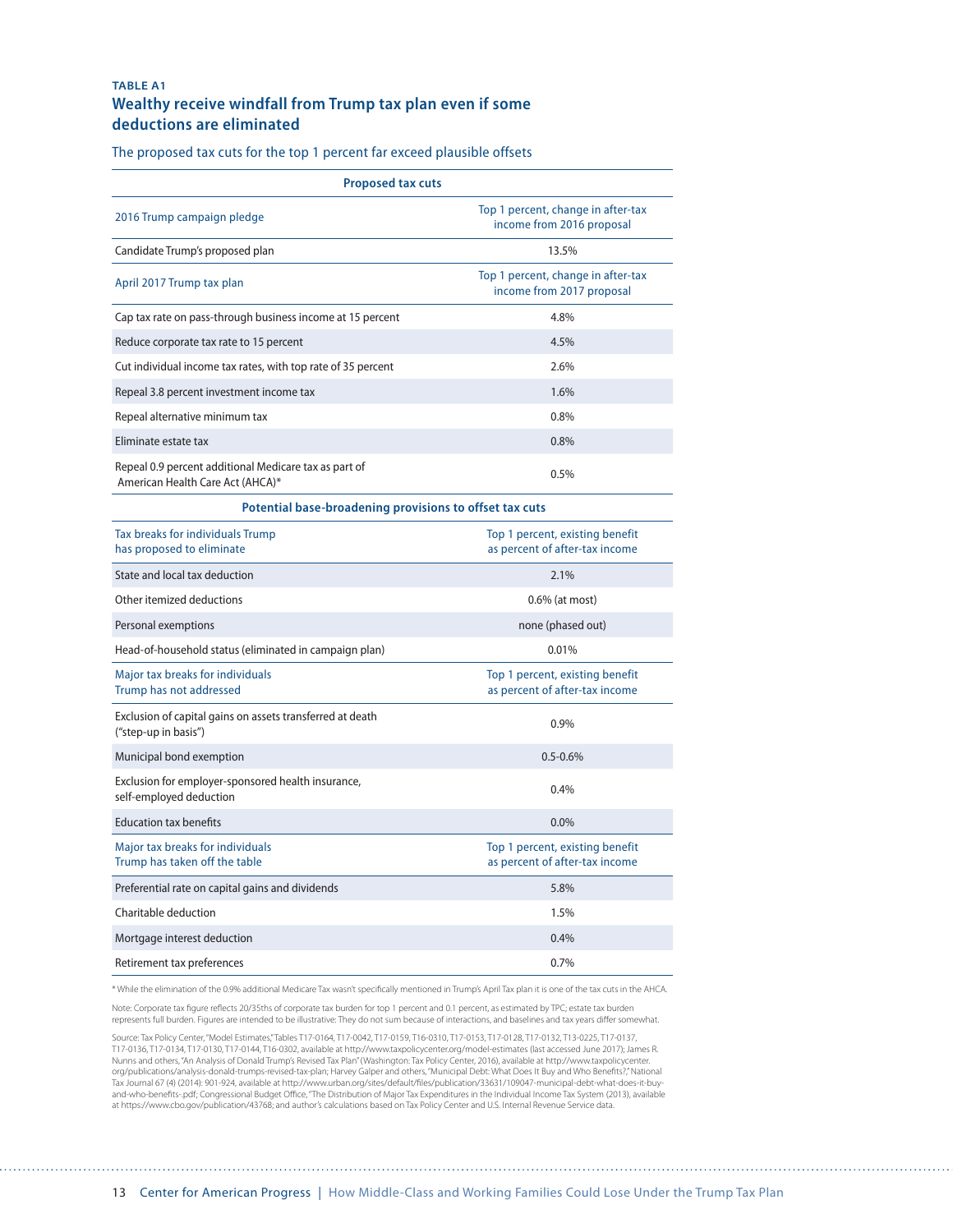## Endnotes

- 1 Colin Wilhelm, "Mnuchin won't guarantee middle-class tax cut," *Politico*, April 27, 2017, available at [http://www.politico.](http://www.politico.com/story/2017/04/27/steven-mnuchin-tax-cuts-middle-class-237684) [com/story/2017/04/27/steven-mnuchin-tax-cuts-middle](http://www.politico.com/story/2017/04/27/steven-mnuchin-tax-cuts-middle-class-237684)[class-237684.](http://www.politico.com/story/2017/04/27/steven-mnuchin-tax-cuts-middle-class-237684)
- 2 The White House one-pager can be viewed at Dylan Matthews, "Donald Trump's tax plan, in fewer than 500 words," Vox, April 26, 2017, available at https://www.vox. com/2017/4/26/15438404/trump-tax-plan-april-mnuchincohn-changes.
- 3 Committee for a Responsible Federal Budget, "How Much Will Trump's Tax Plan Cost?", April 26, 2017, available at [http://www.crfb.org/blogs/how-much-will-trumps-tax](http://www.crfb.org/blogs/how-much-will-trumps-tax-plan-cost)[plan-cost.](http://www.crfb.org/blogs/how-much-will-trumps-tax-plan-cost)
- 4 One exception is that President Trump's budget proposes to deny the Child Tax Credit (CTC) for families fling tax returns with Individual Taxpayer Identifcation Numbers rather than Social Security numbers—a proposal that would deny the credit to millions of immigrant families who work, including those with U.S. citizen children. The budget proposes a similar requirement for the Earned Income Tax Credit (EITC), though the scope of that proposal is unclear because the EITC already has a Social Security number requirement. See Office of Management and Budget, *Budget of the U.S. Government: A New Foundation for American Greatness, Fiscal Year 2018 (Executive Office of the President, 2017), pp.* 10–11, 13–14, available at [https://www.whitehouse.gov/](https://www.whitehouse.gov/sites/whitehouse.gov/files/omb/budget/fy2018/budget.pdf) sites/whitehouse.gov/f[les/omb/budget/fy2018/budget.pdf.](https://www.whitehouse.gov/sites/whitehouse.gov/files/omb/budget/fy2018/budget.pdf)
- 5 During the press briefng announcing the tax plan, National Economic Council Director Gary Cohn stated that under the Trump plan, a couple would not pay taxes on the frst \$24,000 they earn. That is the amount of the enhanced standard deduction under the Trump tax plan, implying that families cannot also claim personal exemptions, as they can now. See The White House Office of the Press Secretary, "Briefng by Secretary of the Treasury Steven Mnuchin and Director of the National Economic Council Gary Cohn," Press release, April 26, 2017, available at [https://www.](https://www.whitehouse.gov/the-press-office/2017/04/26/briefing-secretary-treasury-steven-mnuchin-and-director-national) [whitehouse.gov/the-press-o](https://www.whitehouse.gov/the-press-office/2017/04/26/briefing-secretary-treasury-steven-mnuchin-and-director-national)ffice/2017/04/26/briefing[secretary-treasury-steven-mnuchin-and-director-national.](https://www.whitehouse.gov/the-press-office/2017/04/26/briefing-secretary-treasury-steven-mnuchin-and-director-national) Cohn also stated in a CBS News interview that a family with \$56,000 of gross income would have \$32,000 of taxable income, similarly implying that families cannot claim personal exemptions in addition to the \$24,000 couples standard deduction. See CBS News, "Gary Cohn, National Economic Council Director, speaks to 'CBS This Morning': Full transcript," May 1, 2017, available at [http://www.cbsnews.](http://www.cbsnews.com/news/gary-cohn-national-economic-council-director-speaks-to-cbs-this-morning-full-transcript/) [com/news/gary-cohn-national-economic-council-director](http://www.cbsnews.com/news/gary-cohn-national-economic-council-director-speaks-to-cbs-this-morning-full-transcript/)[speaks-to-cbs-this-morning-full-transcript/](http://www.cbsnews.com/news/gary-cohn-national-economic-council-director-speaks-to-cbs-this-morning-full-transcript/).
- 6 Under current law, personal exemptions are phased out for high-income taxpayers, beginning at \$261,500 of adjusted gross income for singles and \$313,800 for married couples. See Internal Revenue Service, "In 2017, Some Tax Benefts Increase Slightly Due to Infation Adjustments, Others Are Unchanged," Press release, October 25, 2016, available at [https://www.irs.gov/uac/newsroom/in-2017-some-tax-ben](https://www.irs.gov/uac/newsroom/in-2017-some-tax-benefits-increase-slightly-due-to-inflation-adjustments-others-are-unchanged)ef[ts-increase-slightly-due-to-in](https://www.irs.gov/uac/newsroom/in-2017-some-tax-benefits-increase-slightly-due-to-inflation-adjustments-others-are-unchanged)fation-adjustments-others[are-unchanged.](https://www.irs.gov/uac/newsroom/in-2017-some-tax-benefits-increase-slightly-due-to-inflation-adjustments-others-are-unchanged)
- 7 Jim Nunns and others, "An Analysis of Donald Trump's Revised Tax Plan" (Washington: Tax Policy Center, 2016), Table 2, available at http://www.taxpolicycenter.org/sites/ default/fles/alfresco/publication-pdfs/2000924-an-analysisof-donald-trumps-revised-tax-plan.pdf.
- 8 Lily L. Batchelder, "Families Facing Tax Increases Under Trump's Tax Plan" (Washington: Tax Policy Center, 2016), available at http://www.taxpolicycenter.org/sites/default/ fles/publication/135696/2000983-Families-Facing-Tax-Increases-Under-Trumps-Plan.pdf.
- 9 Matthews, "Donald Trump's tax plan, in fewer than 500 words."

10 The Tax Policy Center found that families with children with incomes between \$50,000 and \$75,000 would receive an average beneft of only \$150, and families with children with incomes under \$30,000 would see an average beneft of only \$10. See Lily L. Batchelder and others, "Who Benefts from President Trump's Child Care Proposals?" (Washington: Tax Policy Center, 2017), available at [http://www.taxpolicy](http://www.taxpolicycenter.org/sites/default/files/publication/138781/2001170-who-benefits-from-president-trumps-child-care-proposals.pdf)center.org/sites/default/f[les/publication/138781/2001170](http://www.taxpolicycenter.org/sites/default/files/publication/138781/2001170-who-benefits-from-president-trumps-child-care-proposals.pdf) who-benef[ts-from-president-trumps-child-care-proposals.](http://www.taxpolicycenter.org/sites/default/files/publication/138781/2001170-who-benefits-from-president-trumps-child-care-proposals.pdf) [pdf;](http://www.taxpolicycenter.org/sites/default/files/publication/138781/2001170-who-benefits-from-president-trumps-child-care-proposals.pdf) Rasheed Malik, Katie Hamm, and Harry Stein, "Trump's Child Care Plan Doesn't Help the Families that Won Him the Election," Center for American Progress, April 25, 2017, available at https://www.americanprogress.org/issues/ early-childhood/news/2017/04/25/427105/trumps-childcare-plan-doesnt-help-families-won-election/.

- 11 Batchelder and others, "Who Benefts from President Trump's Child Care Proposals?"
- 12 The White House plan does not say where the 10 percent bracket ends and the 25 percent bracket begins, but this issue brief assumes that the breakpoints are the same as in Trump's campaign plan. Under that plan, the bottom bracket—12 percent—applied to the frst \$37,500 of taxable income for singles and \$75,000 for couples.
- 13 Congressional Budget Office, "H.R. 1628, American Health Care Act of 2017 Cost Estimate," May 24, 2017, available at <https://www.cbo.gov/publication/52752>; Matthew Fiedler, "New changes to essential benefts in GOP health bill could jeopardize protections against catastrophic costs, even for people with job-based coverage," The Brookings Institution, March 24, 2017, available at https://www.brookings.edu/ blog/up-front/2017/03/24/new-changes-to-essentialbenefts-in-gop-health-bill-could-jeopardize-protectionsagainst-catastrophic-costs-even-for-people-with-jobbased-coverage/.
- 14 Matthews, "Donald Trump's tax plan, in fewer than 500 words."
- 15 Glenn Kessler, "Schumer's claim that 'millions would pay more' under Trump plan," *The Washington Post*, May 2, 2017, available at [https://www.washingtonpost.com/news/](https://www.washingtonpost.com/news/fact-checker/wp/2017/05/02/schumers-claim-that-millions-would-pay-more-under-trumps-tax-plan/?utm_term=.d285fed98871) [fact-checker/wp/2017/05/02/schumers-claim-that-millions](https://www.washingtonpost.com/news/fact-checker/wp/2017/05/02/schumers-claim-that-millions-would-pay-more-under-trumps-tax-plan/?utm_term=.d285fed98871)[would-pay-more-under-trumps-tax-plan/?utm\\_term=.](https://www.washingtonpost.com/news/fact-checker/wp/2017/05/02/schumers-claim-that-millions-would-pay-more-under-trumps-tax-plan/?utm_term=.d285fed98871) [d285fed98871](https://www.washingtonpost.com/news/fact-checker/wp/2017/05/02/schumers-claim-that-millions-would-pay-more-under-trumps-tax-plan/?utm_term=.d285fed98871).
- 16 See, for example, Damian Paletta and Max Ehrenfreund, "Trump's Treasury Secretary: The tax cut 'will pay for itself,'" *The Washington Post*, April 20, 2017, available at https:// www.washingtonpost.com/news/wonk/wp/2017/04/20/ trumps-treasury-secretary-the-tax-cut-will-pay-foritself/?utm\_term=.e7aca5eb6514.
- 17 Alexia Fernández Campbell, "37 top economists all say Trump's tax plan won't pay for itself," Vox, May 5, 2017, available at https://www.vox.com/policy-and-politics/2017/5/4/15536394/american-economists-trump-taxplan.
- 18 Fox News, "President Trump refects on his frst 100 days," April 28, 2017, available at [http://www.foxnews.com/](http://www.foxnews.com/transcript/2017/04/28/president-trump-reflects-on-his-first-100-days.html) [transcript/2017/04/28/president-trump-re](http://www.foxnews.com/transcript/2017/04/28/president-trump-reflects-on-his-first-100-days.html)fects-on-hisf[rst-100-days.html;](http://www.foxnews.com/transcript/2017/04/28/president-trump-reflects-on-his-first-100-days.html) Anna Edgerton, "'Mnuchin Rule' Against Wealthy Tax Cuts Comes Back to Bite Him," *Bloomberg Politics,* May 25, 2017, available at https://www.bloomberg. com/politics/articles/2017-05-25/-mnuchin-rule-againstwealthy-tax-cuts-comes-back-to-bite-him.
- 19 Trump's tax plan repeals the Net Investment Income Tax, a 3.8 percent tax on capital gains, dividends, and other investment income that was enacted as part of the ACA. His plan would leave the top regular income tax rate on capital gains and qualifed dividends at 20 percent. See The White House Office of the Press Secretary, "Briefing by Secretary of the Treasury Steven Mnuchin and Director of the National Economic Council Gary Cohn."